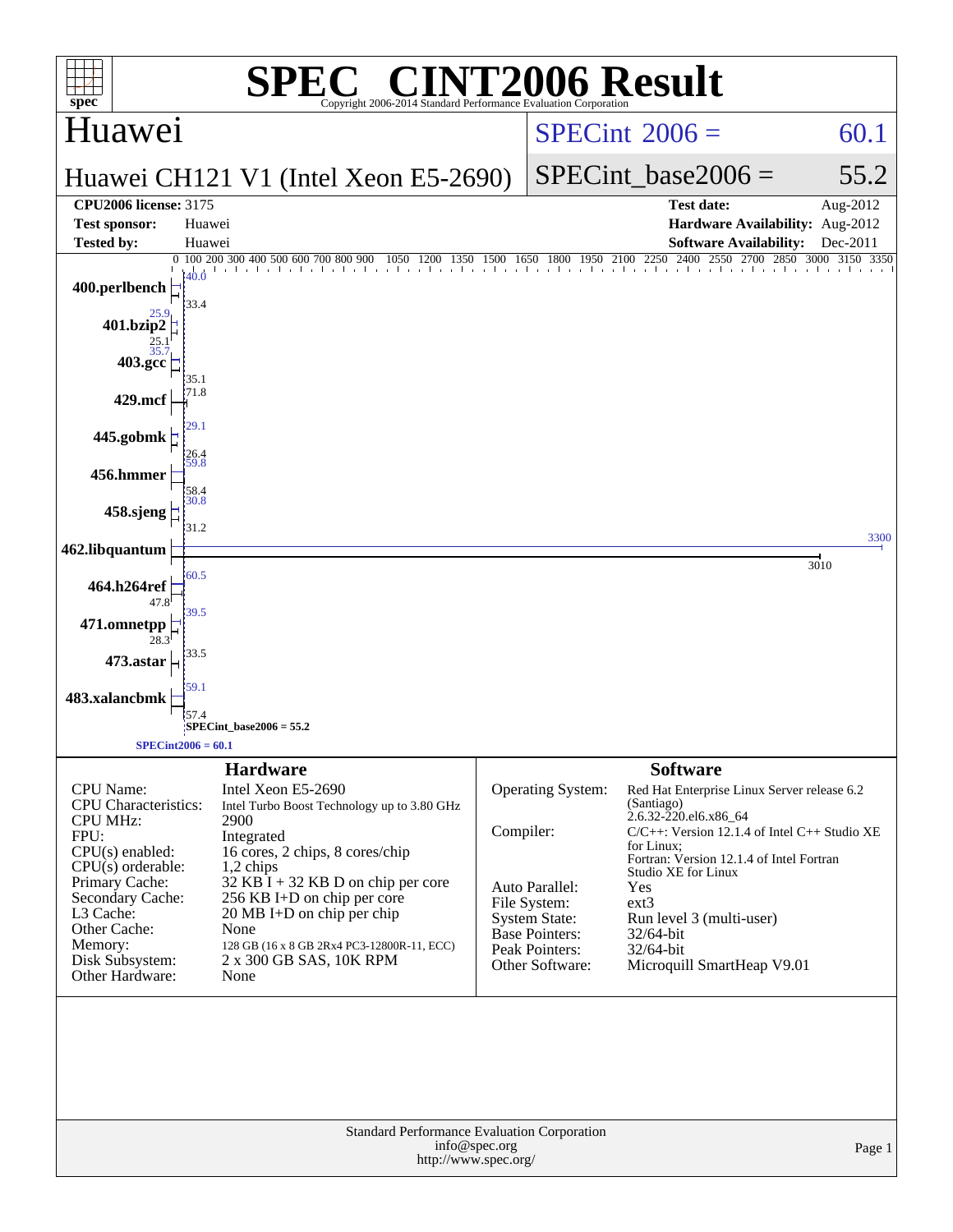

### Huawei

## $SPECint2006 = 60.1$  $SPECint2006 = 60.1$

Huawei CH121 V1 (Intel Xeon E5-2690)

SPECint base2006 =  $55.2$ 

**[CPU2006 license:](http://www.spec.org/auto/cpu2006/Docs/result-fields.html#CPU2006license)** 3175 **[Test date:](http://www.spec.org/auto/cpu2006/Docs/result-fields.html#Testdate)** Aug-2012

**[Test sponsor:](http://www.spec.org/auto/cpu2006/Docs/result-fields.html#Testsponsor)** Huawei **[Hardware Availability:](http://www.spec.org/auto/cpu2006/Docs/result-fields.html#HardwareAvailability)** Aug-2012 **[Tested by:](http://www.spec.org/auto/cpu2006/Docs/result-fields.html#Testedby)** Huawei **[Software Availability:](http://www.spec.org/auto/cpu2006/Docs/result-fields.html#SoftwareAvailability)** Dec-2011

#### **[Results Table](http://www.spec.org/auto/cpu2006/Docs/result-fields.html#ResultsTable)**

|                                                                                                           | <b>Base</b>    |       |                |       |                |       | <b>Peak</b>    |              |                |              |                |              |
|-----------------------------------------------------------------------------------------------------------|----------------|-------|----------------|-------|----------------|-------|----------------|--------------|----------------|--------------|----------------|--------------|
| <b>Benchmark</b>                                                                                          | <b>Seconds</b> | Ratio | <b>Seconds</b> | Ratio | <b>Seconds</b> | Ratio | <b>Seconds</b> | <b>Ratio</b> | <b>Seconds</b> | <b>Ratio</b> | <b>Seconds</b> | <b>Ratio</b> |
| $ 400.\text{perlbench}$                                                                                   | 292            | 33.5  | 293            | 33.4  | 293            | 33.3  | 244            | 40.0         | 245            | 39.9         | 244            | 40.0         |
| 401.bzip2                                                                                                 | 384            | 25.1  | 384            | 25.1  | 384            | 25.1  | 373            | 25.8         | 373            | 25.9         | 373            | 25.9         |
| $403.\mathrm{gcc}$                                                                                        | 229            | 35.1  | 229            | 35.1  | 230            | 35.1  | 226            | 35.7         | 226            | 35.7         | 226            | 35.6         |
| $429$ .mcf                                                                                                | 128            | 71.3  | 127            | 71.8  | 127            | 71.8  | 128            | 71.3         | <u>127</u>     | 71.8         | 127            | 71.8         |
| $445$ .gobmk                                                                                              | 398            | 26.4  | 397            | 26.4  | 398            | 26.4  | 360            | 29.1         | 360            | 29.1         | 360            | 29.1         |
| $456.$ hmmer                                                                                              | 160            | 58.3  | 160            | 58.4  | 160            | 58.4  | 156            | 59.8         | 156            | 59.7         | 156            | 59.8         |
| 458.sjeng                                                                                                 | 388            | 31.2  | 388            | 31.2  | 388            | 31.2  | 393            | 30.8         | 393            | 30.8         | 393            | 30.8         |
| 462.libquantum                                                                                            | 6.88           | 3010  | 6.88           | 3010  | 6.88           | 3010  | 6.28           | 3300         | 6.28           | 3300         | 6.28           | 3300         |
| 464.h264ref                                                                                               | 461            | 48.0  | 463            | 47.8  | 465            | 47.6  | 366            | 60.5         | 373            | 59.3         | 366            | 60.5         |
| 471.omnetpp                                                                                               | 222            | 28.2  | 221            | 28.3  | 221            | 28.3  | 159            | 39.2         | 158            | 39.7         | 158            | 39.5         |
| $473$ . astar                                                                                             | 207            | 33.9  | 210            | 33.4  | 209            | 33.5  | 207            | 33.9         | 210            | 33.4         | 209            | 33.5         |
| 483.xalancbmk                                                                                             | 122            | 56.5  | 120            | 57.4  | 120            | 57.5  | 117            | 59.0         | 117            | 59.1         | 117            | 59.1         |
| Rold underlined text indicates a modian moasurement<br>Docults appear in the order in which they were run |                |       |                |       |                |       |                |              |                |              |                |              |

Results appear in the [order in which they were run.](http://www.spec.org/auto/cpu2006/Docs/result-fields.html#RunOrder) Bold underlined text [indicates a median measurement.](http://www.spec.org/auto/cpu2006/Docs/result-fields.html#Median)

#### **[Operating System Notes](http://www.spec.org/auto/cpu2006/Docs/result-fields.html#OperatingSystemNotes)**

 Stack size set to unlimited using "ulimit -s unlimited" Transparent Huge Pages enabled with: echo always > /sys/kernel/mm/redhat\_transparent\_hugepage/enabled Select only test related files when installing the operating system

### **[Platform Notes](http://www.spec.org/auto/cpu2006/Docs/result-fields.html#PlatformNotes)**

 BIOS configuration: Intel Hyper-Threading set to Disabled Set Power Efficiency Mode to Performance Baseboard Management Controller used to adjust the fan speed to 100% Sysinfo program /opt/spec2006/config/sysinfo.rev6800 \$Rev: 6800 \$ \$Date:: 2011-10-11 #\$ 6f2ebdff5032aaa42e583f96b07f99d3 running on rhel62x64spec1.huawei.com Tue Aug 7 11:40:53 2012 This section contains SUT (System Under Test) info as seen by some common utilities. To remove or add to this section, see: <http://www.spec.org/cpu2006/Docs/config.html#sysinfo> From /proc/cpuinfo model name : Intel(R) Xeon(R) CPU E5-2690 0 @ 2.90GHz 2 "physical id"s (chips) 16 "processors" cores, siblings (Caution: counting these is hw and system dependent. The following excerpts from /proc/cpuinfo might not be reliable. Use with caution.) cpu cores : 8

Continued on next page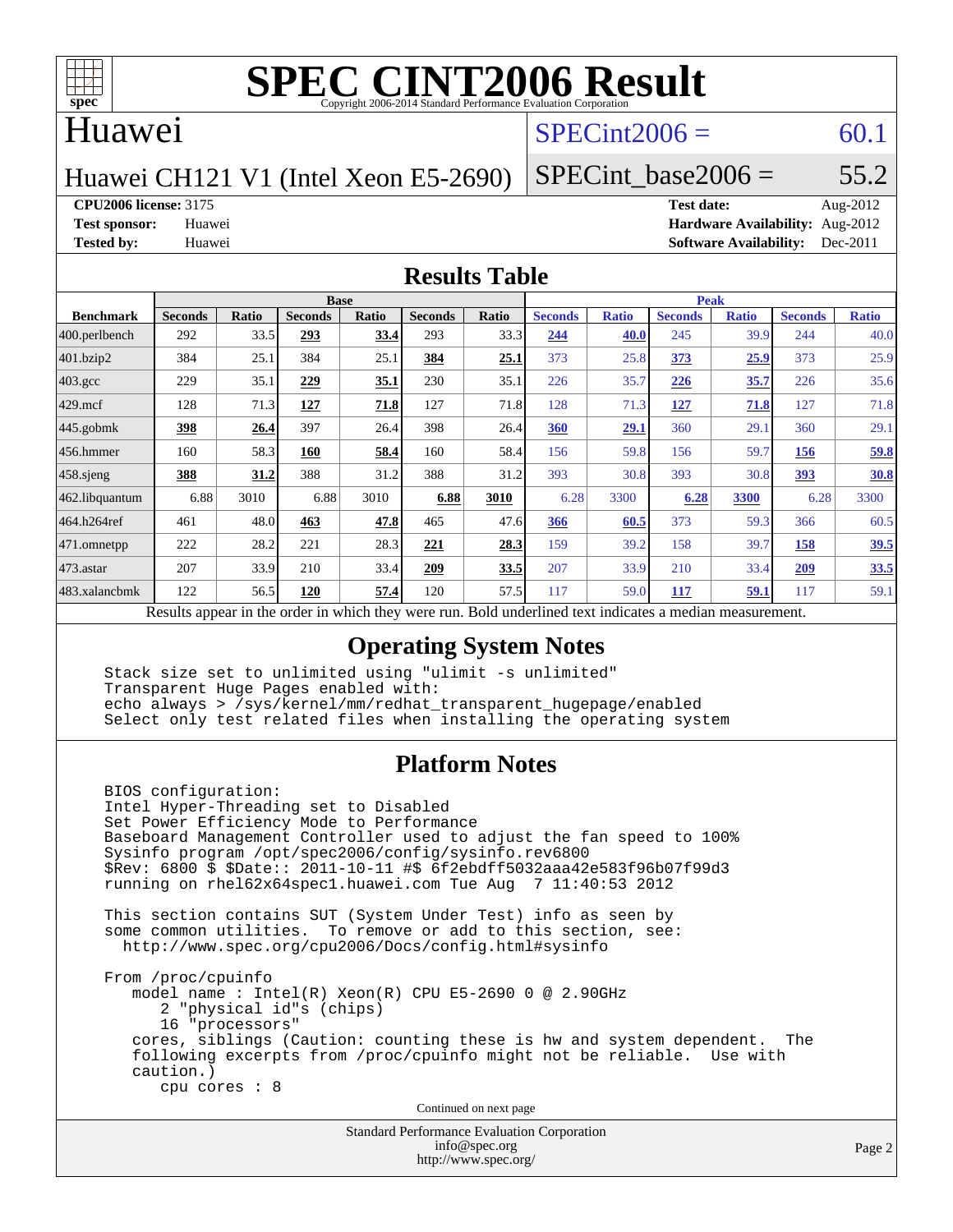

### Huawei

 $SPECint2006 = 60.1$  $SPECint2006 = 60.1$ 

Huawei CH121 V1 (Intel Xeon E5-2690)

SPECint base2006 =  $55.2$ 

**[CPU2006 license:](http://www.spec.org/auto/cpu2006/Docs/result-fields.html#CPU2006license)** 3175 **[Test date:](http://www.spec.org/auto/cpu2006/Docs/result-fields.html#Testdate)** Aug-2012 **[Test sponsor:](http://www.spec.org/auto/cpu2006/Docs/result-fields.html#Testsponsor)** Huawei **[Hardware Availability:](http://www.spec.org/auto/cpu2006/Docs/result-fields.html#HardwareAvailability)** Aug-2012 **[Tested by:](http://www.spec.org/auto/cpu2006/Docs/result-fields.html#Testedby)** Huawei **[Software Availability:](http://www.spec.org/auto/cpu2006/Docs/result-fields.html#SoftwareAvailability)** Dec-2011

#### **[Platform Notes \(Continued\)](http://www.spec.org/auto/cpu2006/Docs/result-fields.html#PlatformNotes)**

 siblings : 8 physical 0: cores 0 1 2 3 4 5 6 7 physical 1: cores 0 1 2 3 4 5 6 7 cache size : 20480 KB From /proc/meminfo<br>MemTotal: 132120564 kB

HugePages\_Total: 0<br>Hugepagesize: 2048 kB Hugepagesize:

 /usr/bin/lsb\_release -d Red Hat Enterprise Linux Server release 6.2 (Santiago)

 From /etc/\*release\* /etc/\*version\* redhat-release: Red Hat Enterprise Linux Server release 6.2 (Santiago) system-release: Red Hat Enterprise Linux Server release 6.2 (Santiago) system-release-cpe: cpe:/o:redhat:enterprise\_linux:6server:ga:server

 uname -a: Linux rhel62x64spec1.huawei.com 2.6.32-220.el6.x86\_64 #1 SMP Wed Nov 9 08:03:13 EST 2011 x86\_64 x86\_64 x86\_64 GNU/Linux

run-level 3 Aug 7 11:32

SPEC is set to: /opt/spec2006<br>Filesystem Type Size Size Used Avail Use% Mounted on /dev/sda3 ext3 119G 25G 88G 22% /opt

Additional information from dmidecode:

(End of data from sysinfo program)

#### **[General Notes](http://www.spec.org/auto/cpu2006/Docs/result-fields.html#GeneralNotes)**

Environment variables set by runspec before the start of the run: KMP\_AFFINITY = "granularity=fine,compact,0,1" LD\_LIBRARY\_PATH = "/opt/spec2006/libs/32:/opt/spec2006/libs/64" OMP\_NUM\_THREADS = "16"

 Binaries compiled on a system with 1x Core i7-860 CPU + 8GB memory using RHEL6.2 Transparent Huge Pages enabled with: echo always > /sys/kernel/mm/redhat\_transparent\_hugepage/enabled

## **[Base Compiler Invocation](http://www.spec.org/auto/cpu2006/Docs/result-fields.html#BaseCompilerInvocation)**

[C benchmarks](http://www.spec.org/auto/cpu2006/Docs/result-fields.html#Cbenchmarks): [icc -m64](http://www.spec.org/cpu2006/results/res2012q3/cpu2006-20120908-24412.flags.html#user_CCbase_intel_icc_64bit_f346026e86af2a669e726fe758c88044)

Continued on next page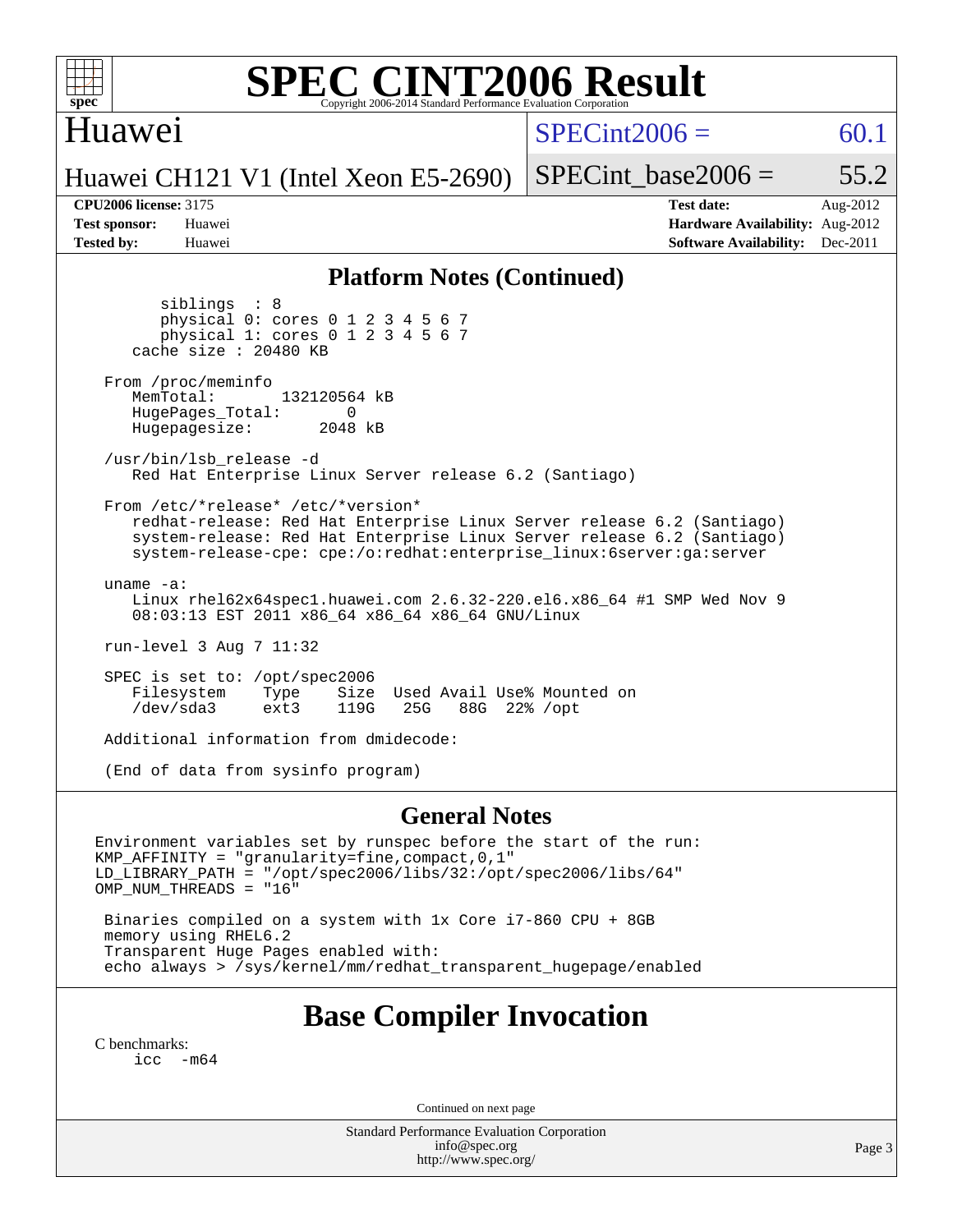| <b>SPEC CINT2006 Result</b><br>spec <sup>®</sup><br>Copyright 2006-2014 Standard Performance Evaluation Corporation                                                                                                                                                                                                                                                                                                                         |                                                                                                               |  |  |  |  |  |  |
|---------------------------------------------------------------------------------------------------------------------------------------------------------------------------------------------------------------------------------------------------------------------------------------------------------------------------------------------------------------------------------------------------------------------------------------------|---------------------------------------------------------------------------------------------------------------|--|--|--|--|--|--|
| Huawei                                                                                                                                                                                                                                                                                                                                                                                                                                      | $SPECint2006 =$<br>60.1                                                                                       |  |  |  |  |  |  |
| Huawei CH121 V1 (Intel Xeon E5-2690)                                                                                                                                                                                                                                                                                                                                                                                                        | SPECint base2006 $=$<br>55.2                                                                                  |  |  |  |  |  |  |
| <b>CPU2006 license: 3175</b><br><b>Test sponsor:</b><br>Huawei<br><b>Tested by:</b><br>Huawei                                                                                                                                                                                                                                                                                                                                               | <b>Test date:</b><br>Aug-2012<br>Hardware Availability: Aug-2012<br>Dec-2011<br><b>Software Availability:</b> |  |  |  |  |  |  |
| <b>Base Compiler Invocation (Continued)</b>                                                                                                                                                                                                                                                                                                                                                                                                 |                                                                                                               |  |  |  |  |  |  |
| $C_{++}$ benchmarks:<br>$icpc$ $-m64$                                                                                                                                                                                                                                                                                                                                                                                                       |                                                                                                               |  |  |  |  |  |  |
| <b>Base Portability Flags</b>                                                                                                                                                                                                                                                                                                                                                                                                               |                                                                                                               |  |  |  |  |  |  |
| 400.perlbench: -DSPEC_CPU_LP64 -DSPEC_CPU_LINUX_X64<br>401.bzip2: -DSPEC_CPU_LP64<br>403.gcc: -DSPEC_CPU_LP64<br>429.mcf: -DSPEC_CPU_LP64<br>445.gobmk: -DSPEC_CPU_LP64<br>456.hmmer: - DSPEC_CPU_LP64<br>458.sjeng: -DSPEC_CPU_LP64<br>462.libquantum: - DSPEC_CPU_LP64 - DSPEC_CPU_LINUX<br>464.h264ref: -DSPEC_CPU_LP64<br>471.omnetpp: -DSPEC_CPU_LP64<br>473.astar: -DSPEC CPU LP64<br>483.xalancbmk: -DSPEC_CPU_LP64 -DSPEC_CPU_LINUX |                                                                                                               |  |  |  |  |  |  |
| <b>Base Optimization Flags</b><br>C benchmarks:<br>-xSSE4.2 -ipo -03 -no-prec-div -parallel -opt-prefetch -auto-p32<br>$C_{++}$ benchmarks:<br>-xSSE4.2 -ipo -03 -no-prec-div -opt-prefetch -auto-p32<br>-Wl,-z, muldefs -L/smartheap -lsmartheap64                                                                                                                                                                                         |                                                                                                               |  |  |  |  |  |  |
| <b>Base Other Flags</b>                                                                                                                                                                                                                                                                                                                                                                                                                     |                                                                                                               |  |  |  |  |  |  |
| C benchmarks:                                                                                                                                                                                                                                                                                                                                                                                                                               |                                                                                                               |  |  |  |  |  |  |
| 403.gcc: -Dalloca=_alloca                                                                                                                                                                                                                                                                                                                                                                                                                   |                                                                                                               |  |  |  |  |  |  |
| <b>Peak Compiler Invocation</b><br>C benchmarks (except as noted below):<br>$-m64$<br>icc<br>400.perlbench: icc -m32<br>445.gobmk: icc -m32                                                                                                                                                                                                                                                                                                 |                                                                                                               |  |  |  |  |  |  |
| Continued on next page<br>Standard Performance Evaluation Corporation                                                                                                                                                                                                                                                                                                                                                                       |                                                                                                               |  |  |  |  |  |  |
| info@spec.org<br>http://www.spec.org/                                                                                                                                                                                                                                                                                                                                                                                                       | Page 4                                                                                                        |  |  |  |  |  |  |
|                                                                                                                                                                                                                                                                                                                                                                                                                                             |                                                                                                               |  |  |  |  |  |  |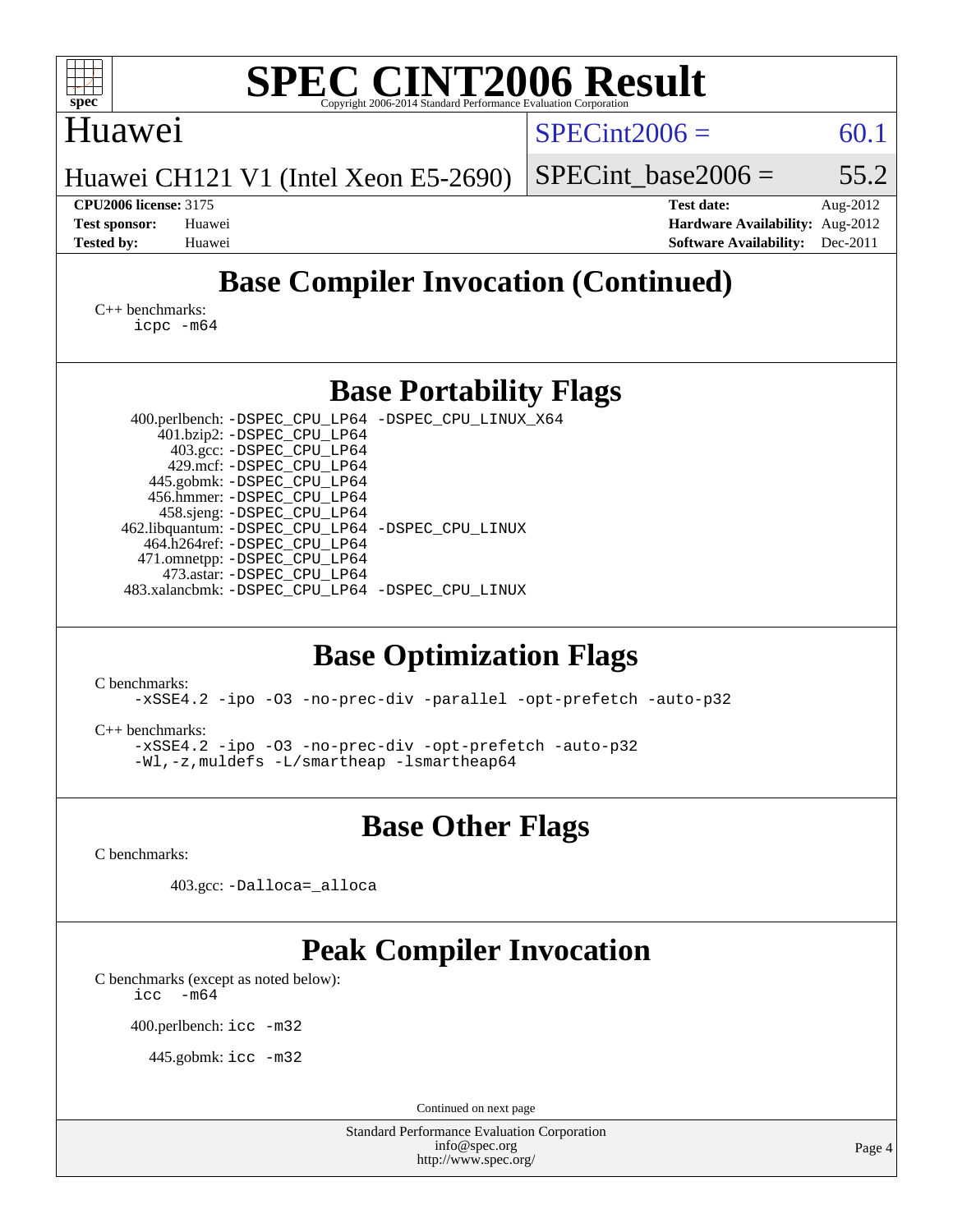

### Huawei

 $SPECint2006 = 60.1$  $SPECint2006 = 60.1$ 

Huawei CH121 V1 (Intel Xeon E5-2690)

SPECint base2006 =  $55.2$ 

**[CPU2006 license:](http://www.spec.org/auto/cpu2006/Docs/result-fields.html#CPU2006license)** 3175 **[Test date:](http://www.spec.org/auto/cpu2006/Docs/result-fields.html#Testdate)** Aug-2012 **[Test sponsor:](http://www.spec.org/auto/cpu2006/Docs/result-fields.html#Testsponsor)** Huawei **[Hardware Availability:](http://www.spec.org/auto/cpu2006/Docs/result-fields.html#HardwareAvailability)** Aug-2012 **[Tested by:](http://www.spec.org/auto/cpu2006/Docs/result-fields.html#Testedby)** Huawei **[Software Availability:](http://www.spec.org/auto/cpu2006/Docs/result-fields.html#SoftwareAvailability)** Dec-2011

# **[Peak Compiler Invocation \(Continued\)](http://www.spec.org/auto/cpu2006/Docs/result-fields.html#PeakCompilerInvocation)**

464.h264ref: [icc -m32](http://www.spec.org/cpu2006/results/res2012q3/cpu2006-20120908-24412.flags.html#user_peakCCLD464_h264ref_intel_icc_a6a621f8d50482236b970c6ac5f55f93)

[C++ benchmarks \(except as noted below\):](http://www.spec.org/auto/cpu2006/Docs/result-fields.html#CXXbenchmarksexceptasnotedbelow) [icpc -m32](http://www.spec.org/cpu2006/results/res2012q3/cpu2006-20120908-24412.flags.html#user_CXXpeak_intel_icpc_4e5a5ef1a53fd332b3c49e69c3330699)

473.astar: [icpc -m64](http://www.spec.org/cpu2006/results/res2012q3/cpu2006-20120908-24412.flags.html#user_peakCXXLD473_astar_intel_icpc_64bit_fc66a5337ce925472a5c54ad6a0de310)

## **[Peak Portability Flags](http://www.spec.org/auto/cpu2006/Docs/result-fields.html#PeakPortabilityFlags)**

 400.perlbench: [-DSPEC\\_CPU\\_LINUX\\_IA32](http://www.spec.org/cpu2006/results/res2012q3/cpu2006-20120908-24412.flags.html#b400.perlbench_peakCPORTABILITY_DSPEC_CPU_LINUX_IA32) 401.bzip2: [-DSPEC\\_CPU\\_LP64](http://www.spec.org/cpu2006/results/res2012q3/cpu2006-20120908-24412.flags.html#suite_peakPORTABILITY401_bzip2_DSPEC_CPU_LP64) 403.gcc: [-DSPEC\\_CPU\\_LP64](http://www.spec.org/cpu2006/results/res2012q3/cpu2006-20120908-24412.flags.html#suite_peakPORTABILITY403_gcc_DSPEC_CPU_LP64) 429.mcf: [-DSPEC\\_CPU\\_LP64](http://www.spec.org/cpu2006/results/res2012q3/cpu2006-20120908-24412.flags.html#suite_peakPORTABILITY429_mcf_DSPEC_CPU_LP64) 456.hmmer: [-DSPEC\\_CPU\\_LP64](http://www.spec.org/cpu2006/results/res2012q3/cpu2006-20120908-24412.flags.html#suite_peakPORTABILITY456_hmmer_DSPEC_CPU_LP64) 458.sjeng: [-DSPEC\\_CPU\\_LP64](http://www.spec.org/cpu2006/results/res2012q3/cpu2006-20120908-24412.flags.html#suite_peakPORTABILITY458_sjeng_DSPEC_CPU_LP64) 462.libquantum: [-DSPEC\\_CPU\\_LP64](http://www.spec.org/cpu2006/results/res2012q3/cpu2006-20120908-24412.flags.html#suite_peakPORTABILITY462_libquantum_DSPEC_CPU_LP64) [-DSPEC\\_CPU\\_LINUX](http://www.spec.org/cpu2006/results/res2012q3/cpu2006-20120908-24412.flags.html#b462.libquantum_peakCPORTABILITY_DSPEC_CPU_LINUX) 473.astar: [-DSPEC\\_CPU\\_LP64](http://www.spec.org/cpu2006/results/res2012q3/cpu2006-20120908-24412.flags.html#suite_peakPORTABILITY473_astar_DSPEC_CPU_LP64) 483.xalancbmk: [-DSPEC\\_CPU\\_LINUX](http://www.spec.org/cpu2006/results/res2012q3/cpu2006-20120908-24412.flags.html#b483.xalancbmk_peakCXXPORTABILITY_DSPEC_CPU_LINUX)

## **[Peak Optimization Flags](http://www.spec.org/auto/cpu2006/Docs/result-fields.html#PeakOptimizationFlags)**

[C benchmarks](http://www.spec.org/auto/cpu2006/Docs/result-fields.html#Cbenchmarks):

 $400.$ perlbench:  $-xSSE4$ .  $2(pass 2)$  -prof-qen(pass 1) [-ipo](http://www.spec.org/cpu2006/results/res2012q3/cpu2006-20120908-24412.flags.html#user_peakPASS2_CFLAGSPASS2_LDCFLAGS400_perlbench_f-ipo)(pass 2) [-O3](http://www.spec.org/cpu2006/results/res2012q3/cpu2006-20120908-24412.flags.html#user_peakPASS2_CFLAGSPASS2_LDCFLAGS400_perlbench_f-O3)(pass 2) [-no-prec-div](http://www.spec.org/cpu2006/results/res2012q3/cpu2006-20120908-24412.flags.html#user_peakPASS2_CFLAGSPASS2_LDCFLAGS400_perlbench_f-no-prec-div)(pass 2) [-prof-use](http://www.spec.org/cpu2006/results/res2012q3/cpu2006-20120908-24412.flags.html#user_peakPASS2_CFLAGSPASS2_LDCFLAGS400_perlbench_prof_use_bccf7792157ff70d64e32fe3e1250b55)(pass 2) [-opt-prefetch](http://www.spec.org/cpu2006/results/res2012q3/cpu2006-20120908-24412.flags.html#user_peakCOPTIMIZE400_perlbench_f-opt-prefetch) [-ansi-alias](http://www.spec.org/cpu2006/results/res2012q3/cpu2006-20120908-24412.flags.html#user_peakCOPTIMIZE400_perlbench_f-ansi-alias) 401.bzip2: [-xSSE4.2](http://www.spec.org/cpu2006/results/res2012q3/cpu2006-20120908-24412.flags.html#user_peakPASS2_CFLAGSPASS2_LDCFLAGS401_bzip2_f-xSSE42_f91528193cf0b216347adb8b939d4107)(pass 2) [-prof-gen](http://www.spec.org/cpu2006/results/res2012q3/cpu2006-20120908-24412.flags.html#user_peakPASS1_CFLAGSPASS1_LDCFLAGS401_bzip2_prof_gen_e43856698f6ca7b7e442dfd80e94a8fc)(pass 1) [-ipo](http://www.spec.org/cpu2006/results/res2012q3/cpu2006-20120908-24412.flags.html#user_peakPASS2_CFLAGSPASS2_LDCFLAGS401_bzip2_f-ipo)(pass 2) [-O3](http://www.spec.org/cpu2006/results/res2012q3/cpu2006-20120908-24412.flags.html#user_peakPASS2_CFLAGSPASS2_LDCFLAGS401_bzip2_f-O3)(pass 2) [-no-prec-div](http://www.spec.org/cpu2006/results/res2012q3/cpu2006-20120908-24412.flags.html#user_peakCOPTIMIZEPASS2_CFLAGSPASS2_LDCFLAGS401_bzip2_f-no-prec-div) [-prof-use](http://www.spec.org/cpu2006/results/res2012q3/cpu2006-20120908-24412.flags.html#user_peakPASS2_CFLAGSPASS2_LDCFLAGS401_bzip2_prof_use_bccf7792157ff70d64e32fe3e1250b55)(pass 2) [-auto-ilp32](http://www.spec.org/cpu2006/results/res2012q3/cpu2006-20120908-24412.flags.html#user_peakCOPTIMIZE401_bzip2_f-auto-ilp32) [-opt-prefetch](http://www.spec.org/cpu2006/results/res2012q3/cpu2006-20120908-24412.flags.html#user_peakCOPTIMIZE401_bzip2_f-opt-prefetch) [-ansi-alias](http://www.spec.org/cpu2006/results/res2012q3/cpu2006-20120908-24412.flags.html#user_peakCOPTIMIZE401_bzip2_f-ansi-alias) 403.gcc: [-xAVX](http://www.spec.org/cpu2006/results/res2012q3/cpu2006-20120908-24412.flags.html#user_peakCOPTIMIZE403_gcc_f-xAVX) [-ipo](http://www.spec.org/cpu2006/results/res2012q3/cpu2006-20120908-24412.flags.html#user_peakCOPTIMIZE403_gcc_f-ipo) [-O3](http://www.spec.org/cpu2006/results/res2012q3/cpu2006-20120908-24412.flags.html#user_peakCOPTIMIZE403_gcc_f-O3) [-no-prec-div](http://www.spec.org/cpu2006/results/res2012q3/cpu2006-20120908-24412.flags.html#user_peakCOPTIMIZE403_gcc_f-no-prec-div) [-inline-calloc](http://www.spec.org/cpu2006/results/res2012q3/cpu2006-20120908-24412.flags.html#user_peakCOPTIMIZE403_gcc_f-inline-calloc) [-opt-malloc-options=3](http://www.spec.org/cpu2006/results/res2012q3/cpu2006-20120908-24412.flags.html#user_peakCOPTIMIZE403_gcc_f-opt-malloc-options_13ab9b803cf986b4ee62f0a5998c2238) [-auto-ilp32](http://www.spec.org/cpu2006/results/res2012q3/cpu2006-20120908-24412.flags.html#user_peakCOPTIMIZE403_gcc_f-auto-ilp32)  $429$ .mcf: basepeak = yes 445.gobmk: [-xSSE4.2](http://www.spec.org/cpu2006/results/res2012q3/cpu2006-20120908-24412.flags.html#user_peakPASS2_CFLAGSPASS2_LDCFLAGS445_gobmk_f-xSSE42_f91528193cf0b216347adb8b939d4107)(pass 2) [-prof-gen](http://www.spec.org/cpu2006/results/res2012q3/cpu2006-20120908-24412.flags.html#user_peakPASS1_CFLAGSPASS1_LDCFLAGS445_gobmk_prof_gen_e43856698f6ca7b7e442dfd80e94a8fc)(pass 1) [-prof-use](http://www.spec.org/cpu2006/results/res2012q3/cpu2006-20120908-24412.flags.html#user_peakPASS2_CFLAGSPASS2_LDCFLAGS445_gobmk_prof_use_bccf7792157ff70d64e32fe3e1250b55)(pass 2) [-ansi-alias](http://www.spec.org/cpu2006/results/res2012q3/cpu2006-20120908-24412.flags.html#user_peakCOPTIMIZE445_gobmk_f-ansi-alias) 456.hmmer: [-xSSE4.2](http://www.spec.org/cpu2006/results/res2012q3/cpu2006-20120908-24412.flags.html#user_peakCOPTIMIZE456_hmmer_f-xSSE42_f91528193cf0b216347adb8b939d4107) [-ipo](http://www.spec.org/cpu2006/results/res2012q3/cpu2006-20120908-24412.flags.html#user_peakCOPTIMIZE456_hmmer_f-ipo) [-O3](http://www.spec.org/cpu2006/results/res2012q3/cpu2006-20120908-24412.flags.html#user_peakCOPTIMIZE456_hmmer_f-O3) [-no-prec-div](http://www.spec.org/cpu2006/results/res2012q3/cpu2006-20120908-24412.flags.html#user_peakCOPTIMIZE456_hmmer_f-no-prec-div) [-unroll2](http://www.spec.org/cpu2006/results/res2012q3/cpu2006-20120908-24412.flags.html#user_peakCOPTIMIZE456_hmmer_f-unroll_784dae83bebfb236979b41d2422d7ec2) [-auto-ilp32](http://www.spec.org/cpu2006/results/res2012q3/cpu2006-20120908-24412.flags.html#user_peakCOPTIMIZE456_hmmer_f-auto-ilp32) [-ansi-alias](http://www.spec.org/cpu2006/results/res2012q3/cpu2006-20120908-24412.flags.html#user_peakCOPTIMIZE456_hmmer_f-ansi-alias) 458.sjeng: [-xSSE4.2](http://www.spec.org/cpu2006/results/res2012q3/cpu2006-20120908-24412.flags.html#user_peakPASS2_CFLAGSPASS2_LDCFLAGS458_sjeng_f-xSSE42_f91528193cf0b216347adb8b939d4107)(pass 2) [-prof-gen](http://www.spec.org/cpu2006/results/res2012q3/cpu2006-20120908-24412.flags.html#user_peakPASS1_CFLAGSPASS1_LDCFLAGS458_sjeng_prof_gen_e43856698f6ca7b7e442dfd80e94a8fc)(pass 1) [-ipo](http://www.spec.org/cpu2006/results/res2012q3/cpu2006-20120908-24412.flags.html#user_peakPASS2_CFLAGSPASS2_LDCFLAGS458_sjeng_f-ipo)(pass 2) [-O3](http://www.spec.org/cpu2006/results/res2012q3/cpu2006-20120908-24412.flags.html#user_peakPASS2_CFLAGSPASS2_LDCFLAGS458_sjeng_f-O3)(pass 2) [-no-prec-div](http://www.spec.org/cpu2006/results/res2012q3/cpu2006-20120908-24412.flags.html#user_peakPASS2_CFLAGSPASS2_LDCFLAGS458_sjeng_f-no-prec-div)(pass 2) [-prof-use](http://www.spec.org/cpu2006/results/res2012q3/cpu2006-20120908-24412.flags.html#user_peakPASS2_CFLAGSPASS2_LDCFLAGS458_sjeng_prof_use_bccf7792157ff70d64e32fe3e1250b55)(pass 2) [-unroll4](http://www.spec.org/cpu2006/results/res2012q3/cpu2006-20120908-24412.flags.html#user_peakCOPTIMIZE458_sjeng_f-unroll_4e5e4ed65b7fd20bdcd365bec371b81f)

Continued on next page